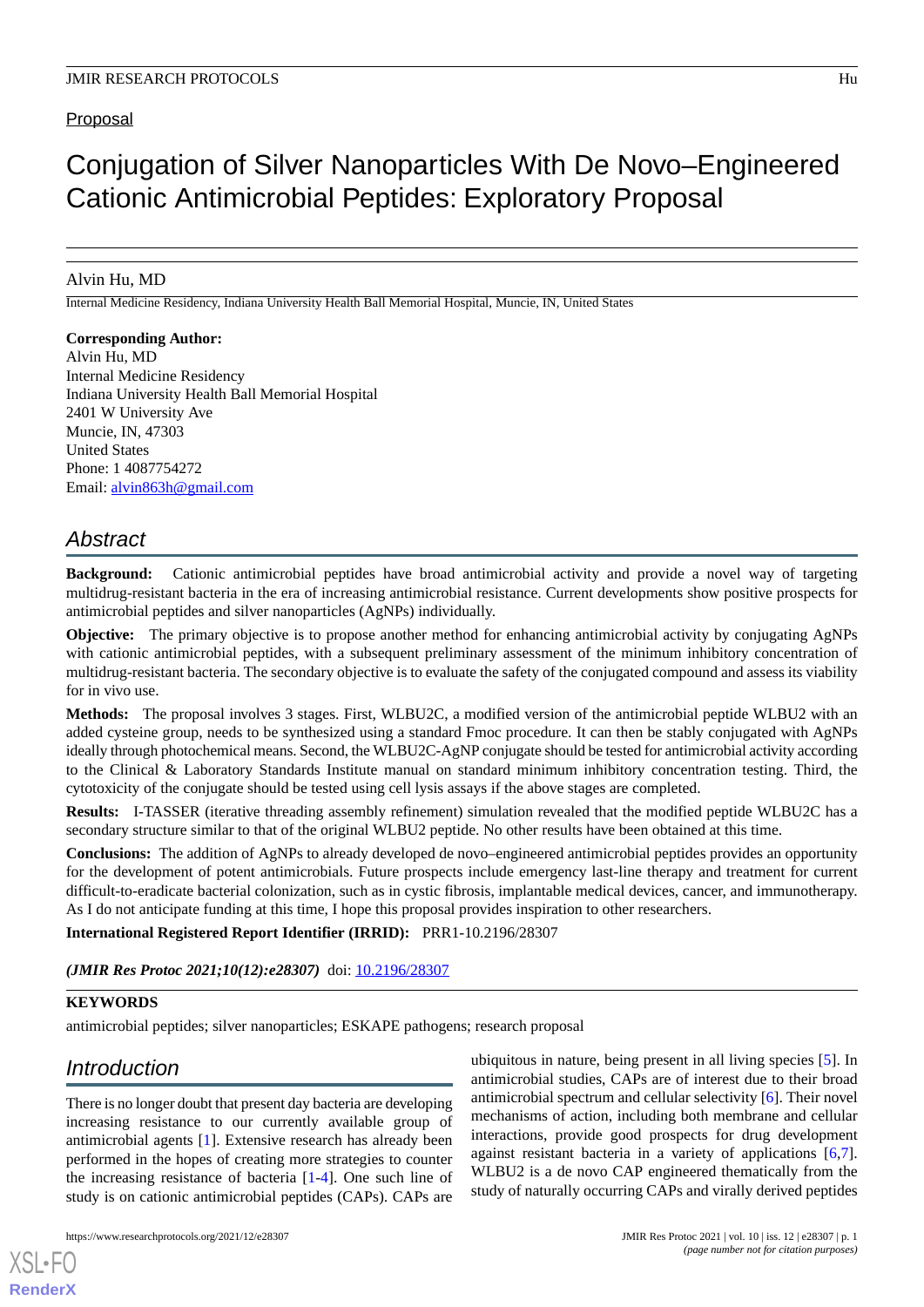#### JMIR RESEARCH PROTOCOLS FOR A 1999 HU AND THE SERVICE OF THE SERVICE OF THE SERVICE OF THE SERVICE OF THE SERVICE OF THE SERVICE OF THE SERVICE OF THE SERVICE OF THE SERVICE OF THE SERVICE OF THE SERVICE OF THE SERVICE OF

called lentivirus lytic peptides from human immunodeficiency virus type 1 [\[8](#page-3-5),[9\]](#page-3-6). It was demonstrated that WLBU2 exerts great antimicrobial activity with the ability to inhibit the growth of multidrug-resistant bacteria, while being safe for mammalian cells [[8\]](#page-3-5). In tandem, the element silver has also been found to have antimicrobial properties. It has practical applications in many health care technologies globally at present, and it is being increasingly studied for its potent antimicrobial and antibiofilm activity [[10\]](#page-3-7). Silver affects bacterial cells by way of membrane disruption and disruption of internal cell processes, similar to CAPs (multiple sources as cited in the report by Franci et al [[10\]](#page-3-7)). Given that there are many similarities between WLBU2 and silver nanoparticles (AgNPs), including activity against biofilms and multidrug-resistant bacteria, I propose the conjugation of WLBU2 and AgNP via an additional cysteine amino acid group [\[1](#page-3-0)[,11](#page-3-8)[,12](#page-3-9)]. It has been shown that conjugation of AgNPs with proteins has the possibility to negate the negative side effects of both components while retaining the beneficial effects [[8,](#page-3-5)[13](#page-4-0)[,14](#page-4-1)]. This proposal hopes to evaluate the synergistic benefit of AgNPs and WLBU2, and provide points of thought and consideration for future researchers who may find this article useful.

## *Methods*

#### **Synthesis of WLBU2C**

This study proposes the synthesis of the conjugate WLBU2-AgNP starting with a modified version of WLBU2 (hereafter called WLBU2C) (wheel: CRRWVRRVRRWVRRVVRVVRRWVRR). The development of this peptide is theoretically proposed by assessing the structure of WLBU2C through I-TASSER (iterative threading assembly refinement) simulation and an alpha helical diagram ([Figure 1](#page-1-0) and [Figure 2\)](#page-2-0) to retain amphipathicity and secondary structure [\[15](#page-4-2)[-17](#page-4-3)]. Synthesis should be performed with the standard Fmoc procedure, after which the product should be purified with reversed-phase high-performance liquid chromatography using a C18 Vydac column as the stationary phase and be confirmed with mass spectrometry. The secondary structure can be evaluated with circular dichroism (CD) in the presence of phosphate buffer with saline (PBS) for an aqueous environment or 30% trifluoroethanol for a membrane mimetic environment [[8\]](#page-3-5). The addition of cysteine as the conjugation point between the proposed antimicrobial peptide and AgNP has been theorized through review of prior studies in which cysteine group conjugation provided enhanced binding and stability with increased activity against *Klebsiella pneumoniae* [[18,](#page-4-4)[19\]](#page-4-5).

<span id="page-1-0"></span>Figure 1. Three-dimensional model from I-TASSER (iterative threading assembly refinement) simulation of the secondary structure of the WLBU2C peptide.



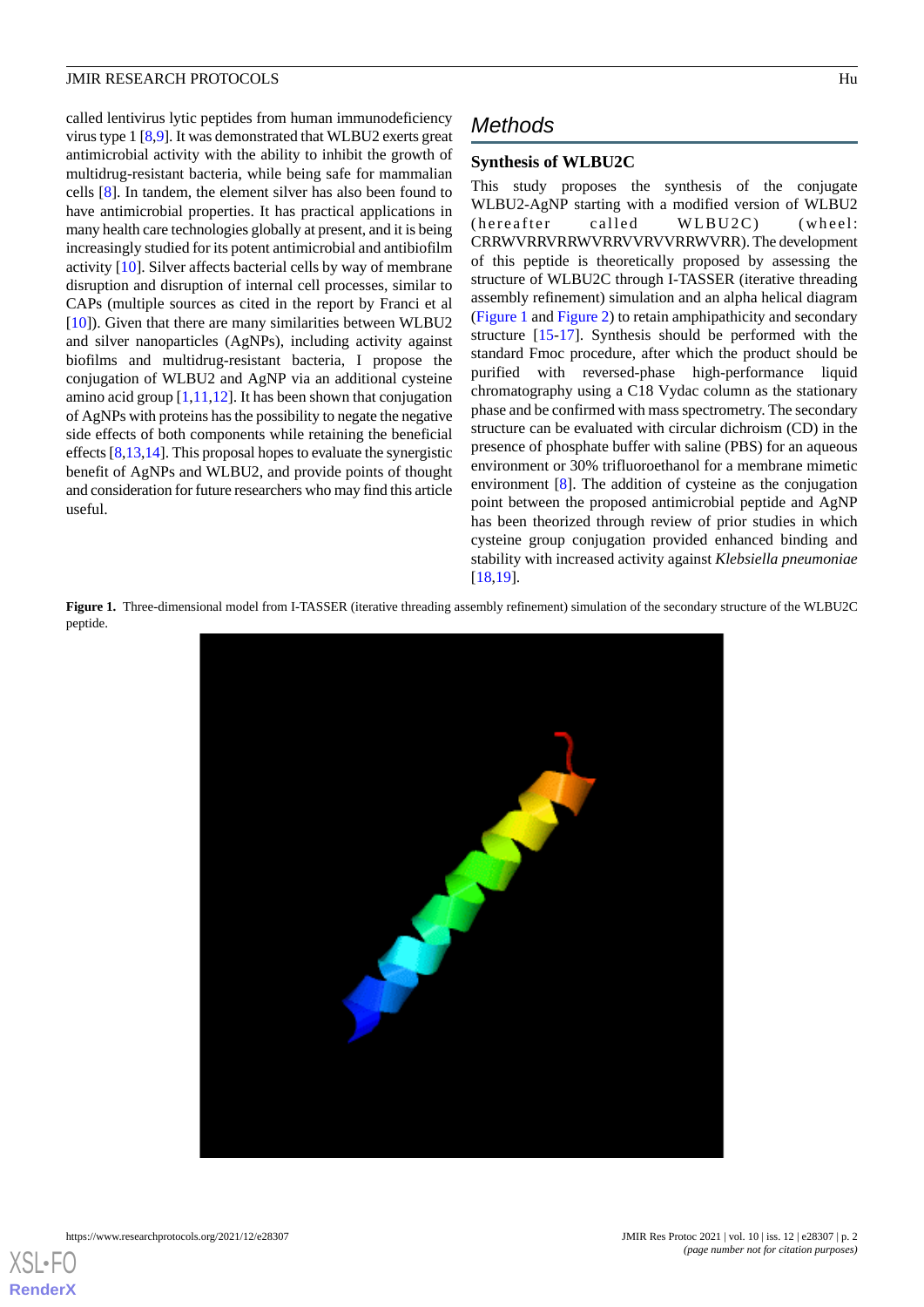### <span id="page-2-0"></span>Wheel: CRRWVRRVRRWVRRVVRRWVRR



#### **Synthesis of WLBU2C-AgNP**

This study proposes the synthesis of WLBU2C conjugated to AgNP (hereafter called WLBU2C-AgNP) by means of a photochemical method, as similarly described for LL37@AgNP by Vignoni et al [\[14](#page-4-1)]. The method specifically adapted for this research involves the use of deoxygenated silver nitrate  $(AgNO<sub>3</sub>)$ , Igracure 2959 as a photo initiator, and WLBU2C in sliding scale concentrations from 0 to 100 μM to test for the optimal concentration [\[20](#page-4-6)]. UVA lamps equivalent to Luzchem CCPV4 photoreactors should be used at 25°C, and the reaction can be monitored with UV-visible absorption spectroscopy. Based on the literature, the surface plasmon band is expected to be centered at around a wavelength of 395 to 425 nm [[14\]](#page-4-1). According to a review of the above studies, it is expected that the absorption will increase in the UV-visible spectrum until all the  $Ag<sup>+</sup>$  molecules are reduced.

After synthesis and purification with a dialyzer of appropriate size, transmission electron microscopy and dynamic light scattering (DLS) should confirm the presence of a larger DLS particle size due to the binding of the proteins around the nanoparticles. The secondary structure can be evaluated by CD, unless the nanoparticles interfere with CD resolution.

#### **Antibacterial Activity Evaluation**

Testing of antibacterial activity is suggested against ESKAPE pathogens (*Enterococcus faecium*, *Staphylococcus aureus*, *Klebsiella pneumoniae*, *Acinetobacter baumannii*, *Pseudomonas aeruginosa*, and *Enterobacter* species). Bacterial killing can be evaluated in the setting of potassium phosphate buffer and PBS by the dilutional assay method, in which WLBU2C-AgNP (0-100  $\mu$ M) is mixed with bacteria (diluted to  $1\times10^6$  colony forming units/mL) at 37°C for 60 minutes, and the mixture is then plated and incubated (appropriate conditions and time) [\[8\]](#page-3-5). Subsequent analysis may be performed with spectrophotometry at 600 nm [[21\]](#page-4-7). Further information regarding the tests for the minimum inhibitory concentration and minimum bactericidal concentration can be obtained from the Clinical & Laboratory Standards Institute manual for antibacterial susceptibility testing.

#### **Cytotoxicity Evaluation**

Once antimicrobial activity has been assessed, cytotoxicity can be evaluated against human red blood cells and normal cells, such as keratinocytes and fibroblasts, to explore practicality. The cytotoxicity protocol can be derived from the procedures performed by Deslouches et al [[22\]](#page-4-8). Briefly, a red blood cell hemolytic assay can be performed in PBS by changing the WLBU2C-AgNP concentration. Further cytotoxicity can be assessed by culturing keratinocytes and fibroblasts in Dulbecco

[XSL](http://www.w3.org/Style/XSL)•FO **[RenderX](http://www.renderx.com/)**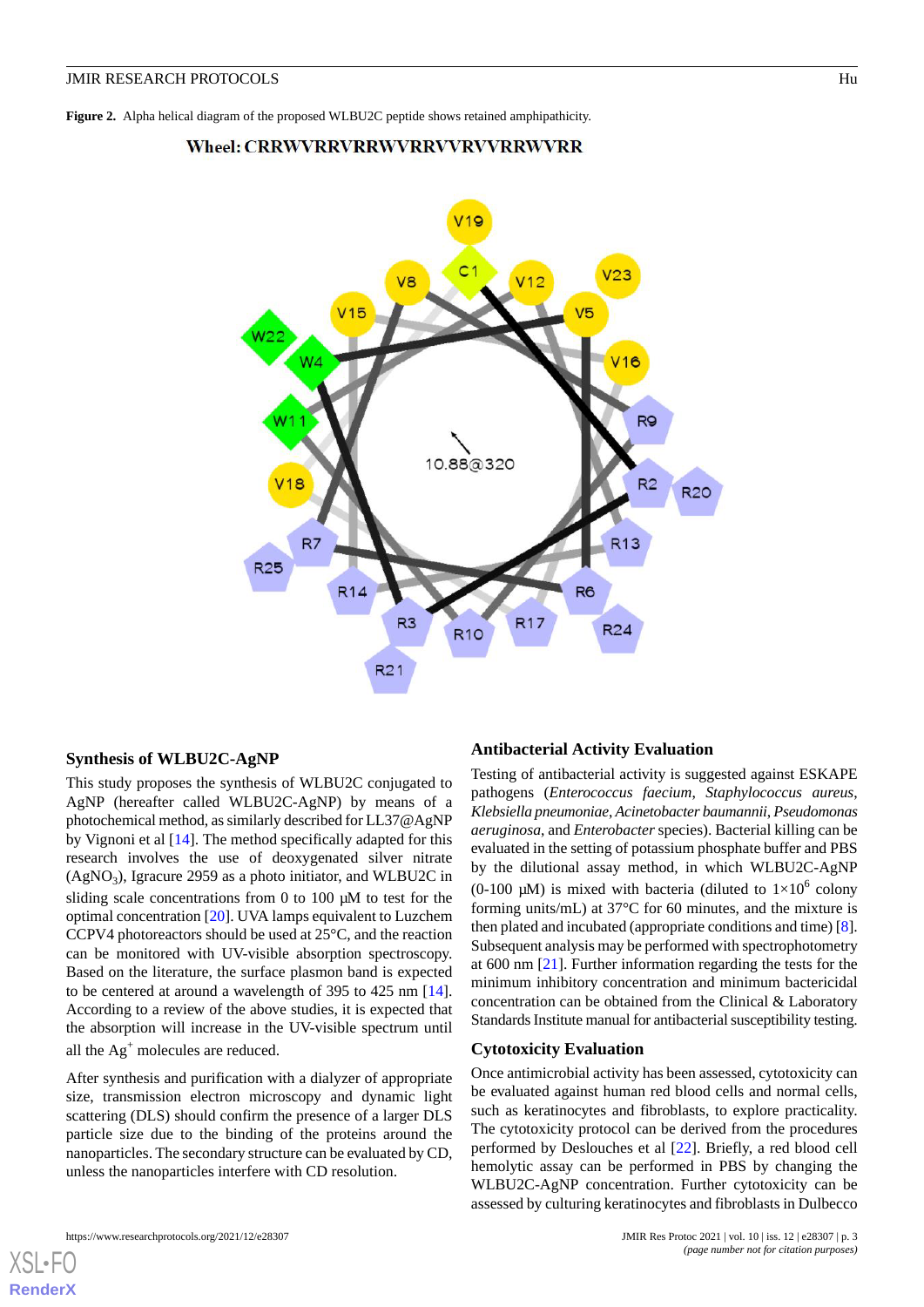#### JMIR RESEARCH PROTOCOLS FUNCTION CONTROL IN THE SERVICE OF THE SERVICE OF THE SERVICE OF THE SERVICE OF THE SERVICE OF THE SERVICE OF THE SERVICE OF THE SERVICE OF THE SERVICE OF THE SERVICE OF THE SERVICE OF THE SERVICE O

Eagle's medium and performing tests with a range of WLBU2C-AgNP concentrations, as well as an MTT assay for metabolic activity.

## *Results*

This proposal is currently theoretical and does not have reportable results other than structure simulations as listed above, where it was found that the modified WLBU2C peptide has a secondary structure similar to that of the original WLBU2 peptide. I do not anticipate proactively obtaining funding in the future due to insufficient resources.

## *Discussion*

#### **Limitations**

Anticipated limitations of this study include the short half-life of CAPs and associated cytotoxicity in higher concentrations, which may be counteracted with immobilization of the peptide onto solid surfaces [\[23](#page-4-9)]. Silver might be toxic to mammalian cells and the environment [[10\]](#page-3-7). As all proposed approaches are theoretical, there is no guarantee to achieve the expected outcome.

#### **Conclusions**

Recently, more research has been reported regarding the combination of antimicrobial peptides with AgNPs, with positive results [\[18](#page-4-4),[24\]](#page-4-10). This proposal provides another idea to efforts for counteracting antimicrobial resistance. It has been hypothesized that the conjugation of a de novo–engineered antimicrobial peptide and AgNP may increase the antibiofilm effect against multidrug-resistant bacteria while retaining selectivity and safety. The present method involving cysteine group modification on the antimicrobial peptide for conjugation with AgNP has to my knowledge not yet been published for de novo–engineered CAPs. De novo–engineered antimicrobial peptides are still undergoing active research to increase their potency while balancing cytotoxicity. The conjugation of improved peptides with AgNPs would provide a second degree of freedom to their functions, hopefully unlocking opportunities to develop more potent antimicrobials. If further studies on this topic are successful, future long-term prospects may include emergency last-line antibiotic therapy and treatment for difficult-to-eradicate bacterial colonization, such as in cystic fibrosis, implantable medical devices, cancer, and immunotherapy [\[25](#page-4-11)]. I encourage further studies on this topic to better understand the proposed theories. As I do not anticipate proactively obtaining funding for this idea in the future, I hope this proposal provides inspiration to other researchers.

#### **Conflicts of Interest**

<span id="page-3-0"></span>None declared.

#### **References**

- 1. Biggest Threats and Data. Centers for Disease Control and Prevention. URL: [https://www.cdc.gov/drugresistance/](https://www.cdc.gov/drugresistance/biggest-threats.html) [biggest-threats.html](https://www.cdc.gov/drugresistance/biggest-threats.html) [accessed 2021-02-26]
- <span id="page-3-1"></span>2. Golkar Z, Bagasra O, Pace DG. Bacteriophage therapy: a potential solution for the antibiotic resistance crisis. J Infect Dev Ctries 2014 Feb 13;8(2):129-136 [\[FREE Full text\]](http://www.jidc.org/index.php/journal/article/view/24518621) [doi: [10.3855/jidc.3573\]](http://dx.doi.org/10.3855/jidc.3573) [Medline: [24518621](http://www.ncbi.nlm.nih.gov/entrez/query.fcgi?cmd=Retrieve&db=PubMed&list_uids=24518621&dopt=Abstract)]
- <span id="page-3-2"></span>3. Gould IM, Bal AM. New antibiotic agents in the pipeline and how they can help overcome microbial resistance. Virulence 2013 Feb 15;4(2):185-191 [[FREE Full text](http://europepmc.org/abstract/MED/23302792)] [doi: [10.4161/viru.22507](http://dx.doi.org/10.4161/viru.22507)] [Medline: [23302792](http://www.ncbi.nlm.nih.gov/entrez/query.fcgi?cmd=Retrieve&db=PubMed&list_uids=23302792&dopt=Abstract)]
- <span id="page-3-3"></span>4. Wright GD. Something old, something new: revisiting natural products in antibiotic drug discovery. Can J Microbiol 2014 Mar;60(3):147-154 [[FREE Full text\]](https://cdnsciencepub.com/doi/abs/10.1139/cjm-2014-0063?url_ver=Z39.88-2003&rfr_id=ori:rid:crossref.org&rfr_dat=cr_pub%3dpubmed) [doi: [10.1139/cjm-2014-0063](http://dx.doi.org/10.1139/cjm-2014-0063)] [Medline: [24588388\]](http://www.ncbi.nlm.nih.gov/entrez/query.fcgi?cmd=Retrieve&db=PubMed&list_uids=24588388&dopt=Abstract)
- <span id="page-3-5"></span><span id="page-3-4"></span>5. Hancock RE, Diamond G. The role of cationic antimicrobial peptides in innate host defences. Trends in Microbiology 2000 Sep;8(9):402-410. [doi: [10.1016/s0966-842x\(00\)01823-0\]](http://dx.doi.org/10.1016/s0966-842x(00)01823-0)
- 6. Nguyen LT, Haney EF, Vogel HJ. The expanding scope of antimicrobial peptide structures and their modes of action. Trends Biotechnol 2011 Sep;29(9):464-472. [doi: [10.1016/j.tibtech.2011.05.001\]](http://dx.doi.org/10.1016/j.tibtech.2011.05.001) [Medline: [21680034](http://www.ncbi.nlm.nih.gov/entrez/query.fcgi?cmd=Retrieve&db=PubMed&list_uids=21680034&dopt=Abstract)]
- <span id="page-3-6"></span>7. Onaizi SA, Leong SS. Tethering antimicrobial peptides: current status and potential challenges. Biotechnol Adv 2011 Jan;29(1):67-74. [doi: [10.1016/j.biotechadv.2010.08.012](http://dx.doi.org/10.1016/j.biotechadv.2010.08.012)] [Medline: [20817088\]](http://www.ncbi.nlm.nih.gov/entrez/query.fcgi?cmd=Retrieve&db=PubMed&list_uids=20817088&dopt=Abstract)
- <span id="page-3-7"></span>8. Deslouches B, Phadke SM, Lazarevic V, Cascio M, Islam K, Montelaro RC, et al. De novo generation of cationic antimicrobial peptides: influence of length and tryptophan substitution on antimicrobial activity. Antimicrob Agents Chemother 2005 Jan;49(1):316-322. [doi: [10.1128/aac.49.1.316-322.2005\]](http://dx.doi.org/10.1128/aac.49.1.316-322.2005)
- <span id="page-3-8"></span>9. Tencza SB, Douglass JP, Creighton DJ, Montelaro RC, Mietzner TA. Novel antimicrobial peptides derived from human immunodeficiency virus type 1 and other lentivirus transmembrane proteins. Antimicrob Agents Chemother 1997 Nov 01;41(11):2394-2398. [doi: [10.1128/aac.41.11.2394\]](http://dx.doi.org/10.1128/aac.41.11.2394)
- <span id="page-3-9"></span>10. Franci G, Falanga A, Galdiero S, Palomba L, Rai M, Morelli G, et al. Silver nanoparticles as potential antibacterial agents. Molecules 2015 May 18;20(5):8856-8874 [\[FREE Full text\]](https://www.mdpi.com/resolver?pii=molecules20058856) [doi: [10.3390/molecules20058856\]](http://dx.doi.org/10.3390/molecules20058856) [Medline: [25993417\]](http://www.ncbi.nlm.nih.gov/entrez/query.fcgi?cmd=Retrieve&db=PubMed&list_uids=25993417&dopt=Abstract)
- 11. Lashua LP, Melvin JA, Deslouches B, Pilewski JM, Montelaro RC, Bomberger JM. Engineered cationic antimicrobial peptide (eCAP) prevents Pseudomonas aeruginosa biofilm growth on airway epithelial cells. J Antimicrob Chemother 2016 Aug 26;71(8):2200-2207 [[FREE Full text](http://europepmc.org/abstract/MED/27231279)] [doi: [10.1093/jac/dkw143](http://dx.doi.org/10.1093/jac/dkw143)] [Medline: [27231279\]](http://www.ncbi.nlm.nih.gov/entrez/query.fcgi?cmd=Retrieve&db=PubMed&list_uids=27231279&dopt=Abstract)
- 12. Zou L, Lu J, Wang J, Ren X, Zhang L, Gao Y, et al. Synergistic antibacterial effect of silver and ebselen against multidrug - resistant Gram - negative bacterial infections. EMBO Mol Med 2017 Jun 12;9(8):1165-1178. [doi: [10.15252/emmm.201707661](http://dx.doi.org/10.15252/emmm.201707661)]

[XSL](http://www.w3.org/Style/XSL)•FO **[RenderX](http://www.renderx.com/)**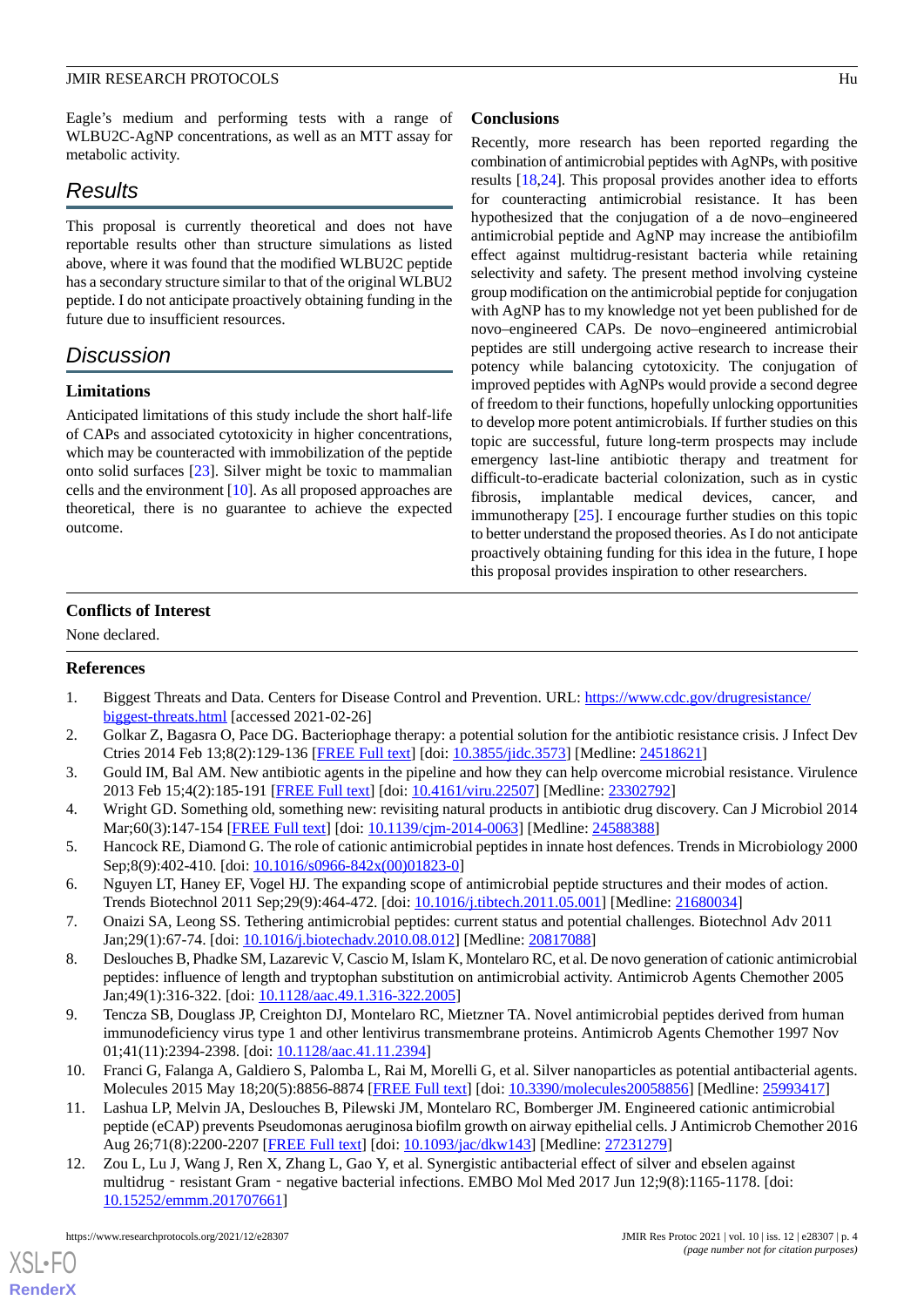#### JMIR RESEARCH PROTOCOLS FUNCTION CONTROL IN THE SERVICE OF THE SERVICE OF THE SERVICE OF THE SERVICE OF THE SERVICE OF THE SERVICE OF THE SERVICE OF THE SERVICE OF THE SERVICE OF THE SERVICE OF THE SERVICE OF THE SERVICE O

- <span id="page-4-0"></span>13. Alarcon EI, Udekwu K, Skog M, Pacioni NL, Stamplecoskie KG, González-Béjar M, et al. The biocompatibility and antibacterial properties of collagen-stabilized, photochemically prepared silver nanoparticles. Biomaterials 2012 Jun;33(19):4947-4956. [doi: [10.1016/j.biomaterials.2012.03.033\]](http://dx.doi.org/10.1016/j.biomaterials.2012.03.033) [Medline: [22494887\]](http://www.ncbi.nlm.nih.gov/entrez/query.fcgi?cmd=Retrieve&db=PubMed&list_uids=22494887&dopt=Abstract)
- <span id="page-4-1"></span>14. Vignoni M, de Alwis Weerasekera H, Simpson MJ, Phopase J, Mah T, Griffith M, et al. LL37 peptide@silver nanoparticles: combining the best of the two worlds for skin infection control. Nanoscale 2014 Jun 07;6(11):5725-5728. [doi: [10.1039/c4nr01284d\]](http://dx.doi.org/10.1039/c4nr01284d) [Medline: [24789474](http://www.ncbi.nlm.nih.gov/entrez/query.fcgi?cmd=Retrieve&db=PubMed&list_uids=24789474&dopt=Abstract)]
- <span id="page-4-2"></span>15. Roy A, Yang J, Zhang Y. COFACTOR: an accurate comparative algorithm for structure-based protein function annotation. Nucleic Acids Res 2012 Jul;40(Web Server issue):W471-W477 [[FREE Full text](http://europepmc.org/abstract/MED/22570420)] [doi: [10.1093/nar/gks372](http://dx.doi.org/10.1093/nar/gks372)] [Medline: [22570420](http://www.ncbi.nlm.nih.gov/entrez/query.fcgi?cmd=Retrieve&db=PubMed&list_uids=22570420&dopt=Abstract)]
- <span id="page-4-3"></span>16. Zhang Y. I-TASSER: fully automated protein structure prediction in CASP8. Proteins 2009 Aug 21;77 Suppl 9(S9):100-113 [[FREE Full text](http://europepmc.org/abstract/MED/19768687)] [doi: [10.1002/prot.22588](http://dx.doi.org/10.1002/prot.22588)] [Medline: [19768687](http://www.ncbi.nlm.nih.gov/entrez/query.fcgi?cmd=Retrieve&db=PubMed&list_uids=19768687&dopt=Abstract)]
- <span id="page-4-4"></span>17. Yang J, Zhang Y. I-TASSER server: new development for protein structure and function predictions. Nucleic Acids Res 2015 Jul 01;43(W1):W174-W181 [[FREE Full text](http://europepmc.org/abstract/MED/25883148)] [doi: [10.1093/nar/gkv342](http://dx.doi.org/10.1093/nar/gkv342)] [Medline: [25883148](http://www.ncbi.nlm.nih.gov/entrez/query.fcgi?cmd=Retrieve&db=PubMed&list_uids=25883148&dopt=Abstract)]
- <span id="page-4-5"></span>18. Pal I, Bhattacharyya D, Kar RK, Zarena D, Bhunia A, Atreya HS. A peptide-nanoparticle system with improved efficacy against multidrug resistant bacteria. Sci Rep 2019 Mar 14;9(1):4485 [[FREE Full text\]](https://doi.org/10.1038/s41598-019-41005-7) [doi: [10.1038/s41598-019-41005-7](http://dx.doi.org/10.1038/s41598-019-41005-7)] [Medline: [30872680](http://www.ncbi.nlm.nih.gov/entrez/query.fcgi?cmd=Retrieve&db=PubMed&list_uids=30872680&dopt=Abstract)]
- <span id="page-4-6"></span>19. Wojnicki M, Luty-Błocho M, Kotańska M, Wytrwal M, Tokarski T, Krupa A, et al. Novel and effective synthesis protocol of AgNPs functionalized using L-cysteine as a potential drug carrier. Naunyn Schmiedebergs Arch Pharmacol 2018 Feb 16;391(2):123-130 [[FREE Full text](http://europepmc.org/abstract/MED/29147738)] [doi: [10.1007/s00210-017-1440-x\]](http://dx.doi.org/10.1007/s00210-017-1440-x) [Medline: [29147738\]](http://www.ncbi.nlm.nih.gov/entrez/query.fcgi?cmd=Retrieve&db=PubMed&list_uids=29147738&dopt=Abstract)
- <span id="page-4-7"></span>20. Navani NK, Ramulu Lambadi P, Kumar Sharma T, Kumar P, Vasnani P, Mouli Thalluri S, et al. Facile biofunctionalization of silver nanoparticles for enhanced antibacterial properties, endotoxin removal, and biofilm control. IJN 2015 Mar;10:2155. [doi: [10.2147/ijn.s72923](http://dx.doi.org/10.2147/ijn.s72923)]
- <span id="page-4-8"></span>21. Performance Standards for Antimicrobial Susceptibility Testing. Clinical & Laboratory Standards Institute. URL: [https:/](https://clsi.org/standards/products/microbiology/documents/m100/) [/clsi.org/standards/products/microbiology/documents/m100/](https://clsi.org/standards/products/microbiology/documents/m100/) [accessed 2021-02-28]
- <span id="page-4-9"></span>22. Deslouches B, Steckbeck JD, Craigo JK, Doi Y, Mietzner TA, Montelaro RC. Rational design of engineered cationic antimicrobial peptides consisting exclusively of arginine and tryptophan, and their activity against multidrug-resistant pathogens. Antimicrob Agents Chemother 2013 Jun;57(6):2511-2521 [\[FREE Full text\]](http://europepmc.org/abstract/MED/23507278) [doi: [10.1128/AAC.02218-12\]](http://dx.doi.org/10.1128/AAC.02218-12) [Medline: [23507278](http://www.ncbi.nlm.nih.gov/entrez/query.fcgi?cmd=Retrieve&db=PubMed&list_uids=23507278&dopt=Abstract)]
- <span id="page-4-10"></span>23. Costa F, Carvalho IF, Montelaro RC, Gomes P, Martins MCL. Covalent immobilization of antimicrobial peptides (AMPs) onto biomaterial surfaces. Acta Biomater 2011 Apr;7(4):1431-1440. [doi: [10.1016/j.actbio.2010.11.005](http://dx.doi.org/10.1016/j.actbio.2010.11.005)] [Medline: [21056701\]](http://www.ncbi.nlm.nih.gov/entrez/query.fcgi?cmd=Retrieve&db=PubMed&list_uids=21056701&dopt=Abstract)
- <span id="page-4-11"></span>24. Pal I, Brahmkhatri VP, Bera S, Bhattacharyya D, Quirishi Y, Bhunia A, et al. Enhanced stability and activity of an antimicrobial peptide in conjugation with silver nanoparticle. J Colloid Interface Sci 2016 Dec 01;483:385-393. [doi: [10.1016/j.jcis.2016.08.043\]](http://dx.doi.org/10.1016/j.jcis.2016.08.043) [Medline: [27585423](http://www.ncbi.nlm.nih.gov/entrez/query.fcgi?cmd=Retrieve&db=PubMed&list_uids=27585423&dopt=Abstract)]
- 25. Lei J, Sun L, Huang S, Zhu C, Li P, He J, et al. The antimicrobial peptides and their potential clinical applications. Am J Transl Res 2019;11(7):3919-3931 [\[FREE Full text](http://europepmc.org/abstract/MED/31396309)] [Medline: [31396309](http://www.ncbi.nlm.nih.gov/entrez/query.fcgi?cmd=Retrieve&db=PubMed&list_uids=31396309&dopt=Abstract)]

#### **Abbreviations**

**AgNP:** silver nanoparticle **CAP:** cationic antimicrobial peptide **CD:** circular dichroism **DLS:** dynamic light scattering **PBS:** phosphate buffer with saline

*Edited by G Eysenbach; submitted 28.02.21; peer-reviewed by P Ray, Z Jalilian; comments to author 10.06.21; revised version received 31.10.21; accepted 15.11.21; published 08.12.21*

*Please cite as: Hu A Conjugation of Silver Nanoparticles With De Novo–Engineered Cationic Antimicrobial Peptides: Exploratory Proposal JMIR Res Protoc 2021;10(12):e28307 URL: <https://www.researchprotocols.org/2021/12/e28307> doi: [10.2196/28307](http://dx.doi.org/10.2196/28307) PMID: [34780345](http://www.ncbi.nlm.nih.gov/entrez/query.fcgi?cmd=Retrieve&db=PubMed&list_uids=34780345&dopt=Abstract)*

©Alvin Hu. Originally published in JMIR Research Protocols (https://www.researchprotocols.org), 08.12.2021. This is an open-access article distributed under the terms of the Creative Commons Attribution License

[XSL](http://www.w3.org/Style/XSL)•FO **[RenderX](http://www.renderx.com/)**